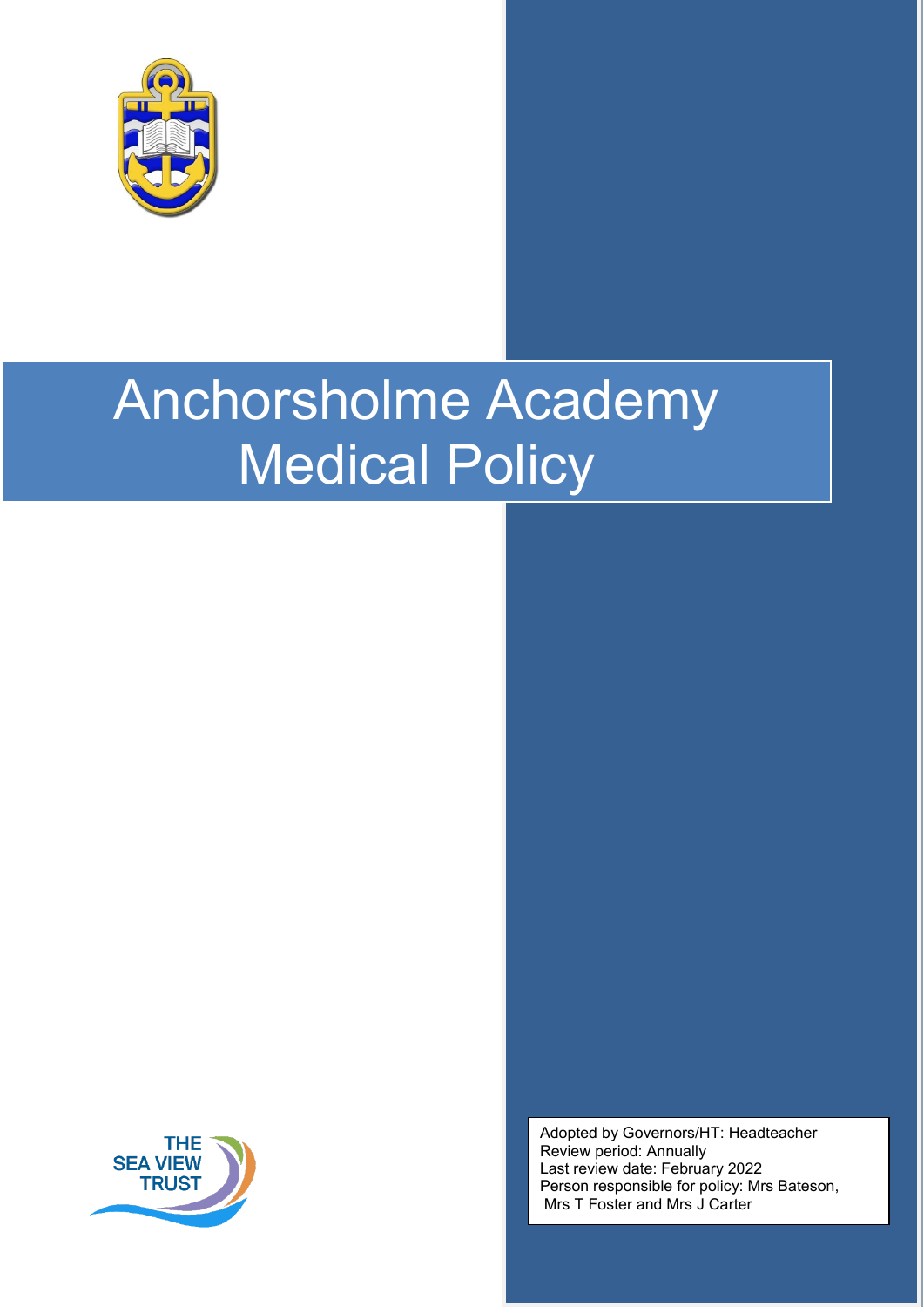# **Philosophy**

In line with the overall aims and ethos of Anchorsholme Academy and our Equality Policy, it is our philosophy to respond positively, calmly and caringly to our pupils' medical needs, enabling all pupils to receive care with dignity, and in privacy where appropriate.

# **Aims**

We aim to:

- develop a whole academy approach to medical issues;
- provide clear lines of communication between the academy, parent, pupil and outside agencies;
- maintain a clear chain of responsibility including the appointment of a medical coordinator;
- use formal systems and procedures:
- use a clear and concise system of record keeping, including an up to date medical register; and
- liaise effectively with Physical Difficulties Outreach Team/School Nursing Service etc.

## **Audience**

The audience for this policy includes all staff and parents. For the purpose of this policy, the term 'staff' refers to all paid and unpaid staff of Anchorsholme Academy, placement students, volunteers and any other adult working with pupils.

#### **Formal Systems and Procedures**

The Headteacher requires **prior written agreement** before any medication can be administered by staff and the child must have a care plan written following a meeting with the parent and medical coordinator.

For severe long-term conditions that require **long-term medication that can be selfadministered** e.g. asthma inhalers, the child must have a care plan written following a meeting with the parent and medical coordinator.

For short-term illnesses that require **short-term medication,** these cannot generally be administered by school staff or the pupil. If necessary, parents are permitted to bring medication into the school to enable parental administration of the medication.

## **Storage of Medication**

**Long term medication to be administered by pupils**: these items (mainly asthma inhalers) are to be stored within classrooms in clearly labelled and accessible medical containers.

**Long term medication to be administered by a designated member of staff** (J Carter / T Foster or a member of identified support staff): these items are to be stored securely in the designated medical drawer in the office and signed off in the medical file.

**Long term medication relating to Type 1 Diabetes to be administered by a designated member of staff** (J Carter / T Foster / F Richmond / L Duff / T Makin): these items are to be stored securely in the locked cupboard in the SEND room and entered into the child's medical file when administered.

Medication for short term illnesses should not be stored in the school as this often requires refrigeration or other specialist storage which the school cannot offer. However, when this is unavoidable, medication will be stored in the fridge in the SEND room once the parent has completed an appropriate form and staff sign it off in the medical file.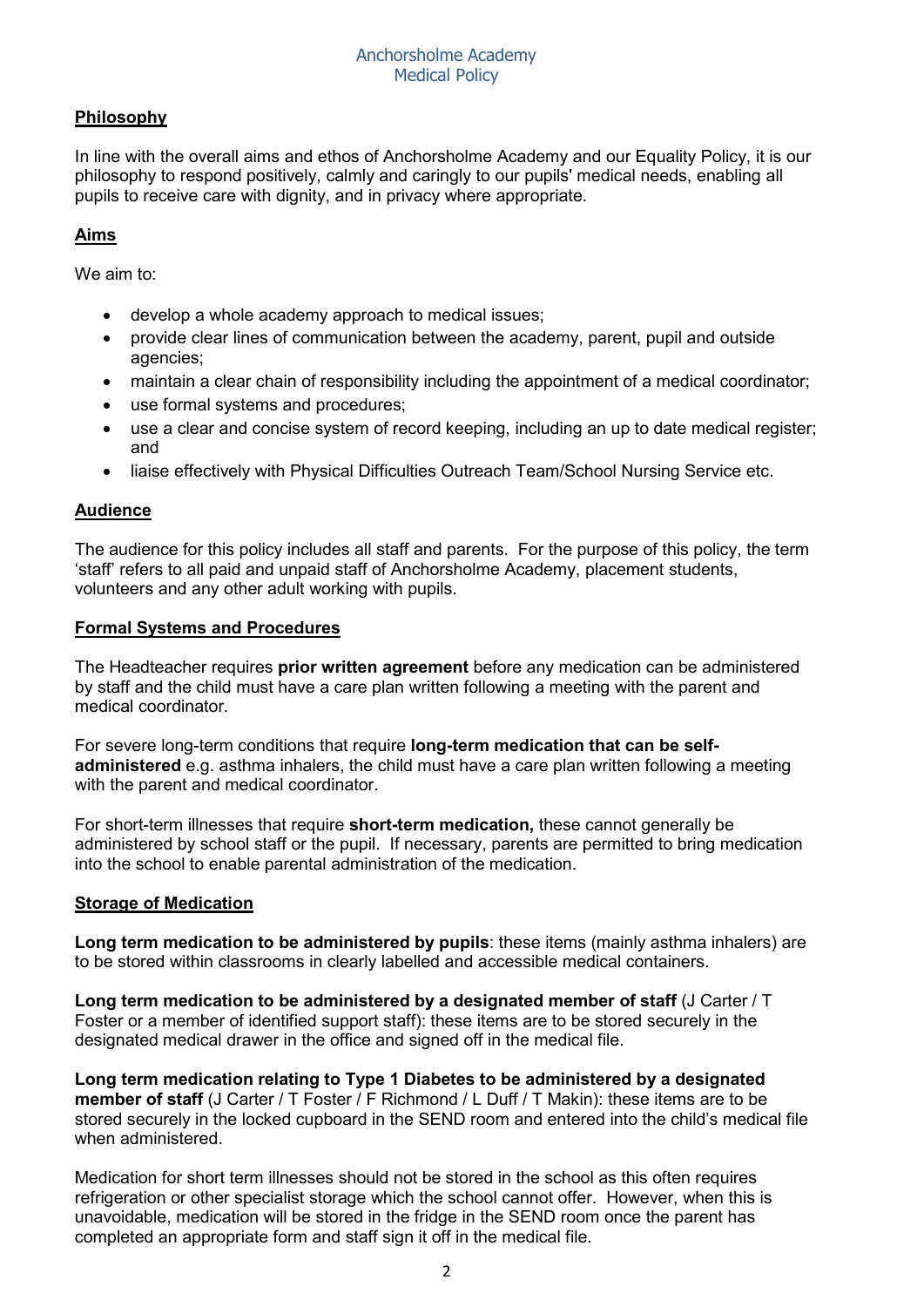The school keeps its own spare:

- Inhalers (always one, but preferably two) *One inhaler and two spacers are stored in the Asthma Inhaler Kit box in the office and other inhalers are stored in the safe. Expiry date 09/2022.*
- AAI Device 0.15mg x2
- AAI Device 0.30mg x2 *Both are stored in the Anaphylaxis Kit box in the office. Expiry date 04/2022 EPI PEN & 06/2022 EPI PEN JNR.*

## **Information Gathering on Medical Conditions**

On admission to the school, all parents should complete:

- admission form;
- a medical form, if necessary;
- health care plan, as issued by Local Health Authority / School Nurse if appropriate.

Original forms should be returned to the office and safely stored in each child's file record. Copies of forms should be sent to:

- SENDCO/Medical Coordinator:
- Class Teacher.

At the beginning of each term, parents will be reminded (via Parentapps) to provide up to date medical and contact information. Updated medical/allergen information will be passed to all relevant personnel, including SENDCO/Medical Coordinator, catering providers and class teachers where necessary.

Updated information, by whomever received, should be sent to the office to enable records to be updated.

#### **Medication**

Staff should be aware of the agreed procedures within this policy document and should ensure that long term medication information is supplied to:

• Office to update SIMS and SENDCO/Medical Coordinator

#### **Illness**

If a pupil becomes ill during teaching time, the following procedure is followed:

- Assess the degree of illness and, if after a short period of time the pupil does not appear to recover, inform the office staff explaining the problem and suggesting a next step;
- Staff in charge of an ill pupil, should seek a decision from a member of SLT as to whether or not the pupils needs to/can be sent home. Once agreed the office staff will contact agreed contacts only;
- If contact is not able to be made, the pupil should remain in class if they are fit enough or with a member of class support staff if clearly unwell, until home time or a contact is reached;
- If pupil's health deteriorates the Headteacher/Deputy Headteacher/SENCO would make a decision regarding further action;
- When a parent collects a pupil from the academy they must be signed out by office staff;
- Office staff will inform class teachers when the pupil has left the site.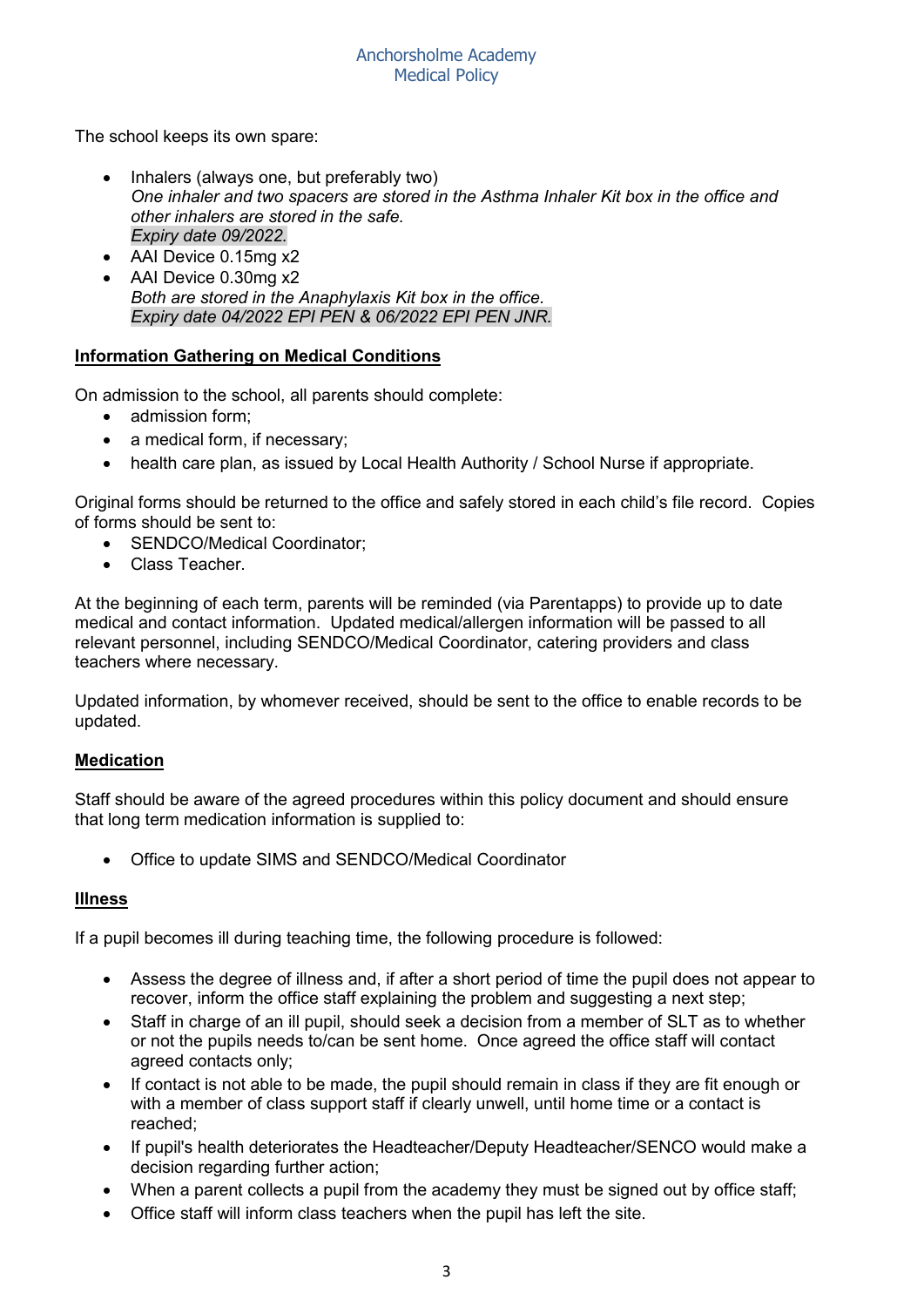If a pupil becomes ill during playtime or lunchtime, the member of staff on duty takes the pupil inside to the attention of a first-aider, who then follows the same procedure as above.

## **Accident or Injury**

If serious injury occurs at any time, indoors or outside, the staff member in charge should send for a senior member of staff/first aider, dependent upon the injury.

In the event of any bump to the head, including facial bumps, a 'bumped head' note must be sent home with the pupil, along with a red wristband detailing the date and time of the injury. In addition, a phone call should be made to the child's contact to provide them with the opportunity to come and assess their child in person and take them home if necessary. All minor accidents should be recorded in the first aid book.

All serious injuries should be recorded on the Local Authority (LA) accident form, obtainable from the Admin team. This form should be completed and signed before being given to the Office Manager or the Site Supervisor. In some cases it may be necessary to report the incident to the HSE for further investigation to be conducted.

#### **Allergens and Anaphylaxis**

Parents are required to provide the school with up-to-date information relating to their children's allergies, as well as the necessary action to be taken in the event of an allergic reaction, such as any medication required. Information regarding pupils' allergies is collated and stored securely.

Under The Human Medicines (Amendment) Regulations 2017, the school is able to purchase AAI (Adrenaline Auto-Injector) devices without a prescription, for emergency use on pupils who are at risk of anaphylaxis, but whose device is not available or is not working. The school has the following spare AAIs, which are kept in the Anaphylaxis Kit box in the school office:

AAI Device 0.15mg x2 (for children aged 1-6) AAI Device 0.30mg x2 (for children aged 7+)

Staff members receive appropriate training and support relevant to their level of responsibility, in order to assist pupils with managing their allergies.

#### **First Aid**

A first aid kit is kept in each year group for use at break and dinner, together with an accident book. The accident book should be completed following use of any first aid equipment.

Travelling first aid bags are kept separately for use on school trips. These bags should be kept fully stocked and should be taken out to accompany pupils on sports fixtures and visits.

Each classroom has a small kit for minor cuts etc.

A kit is also kept in the print room for staff use and there is a defibrillator in the office.

The majority of Teaching Assistants and some teaching staff are trained in first aid. These named staff should be sent for in the event of a serious accident or for first advice where appropriate.

#### **Medical Register**

A full medical register containing details of conditions affecting pupils in the school is kept in the SEND room. The SENDCO/Medical Coordinator and Assistant SENDCO have copies of this document which is updated as required.